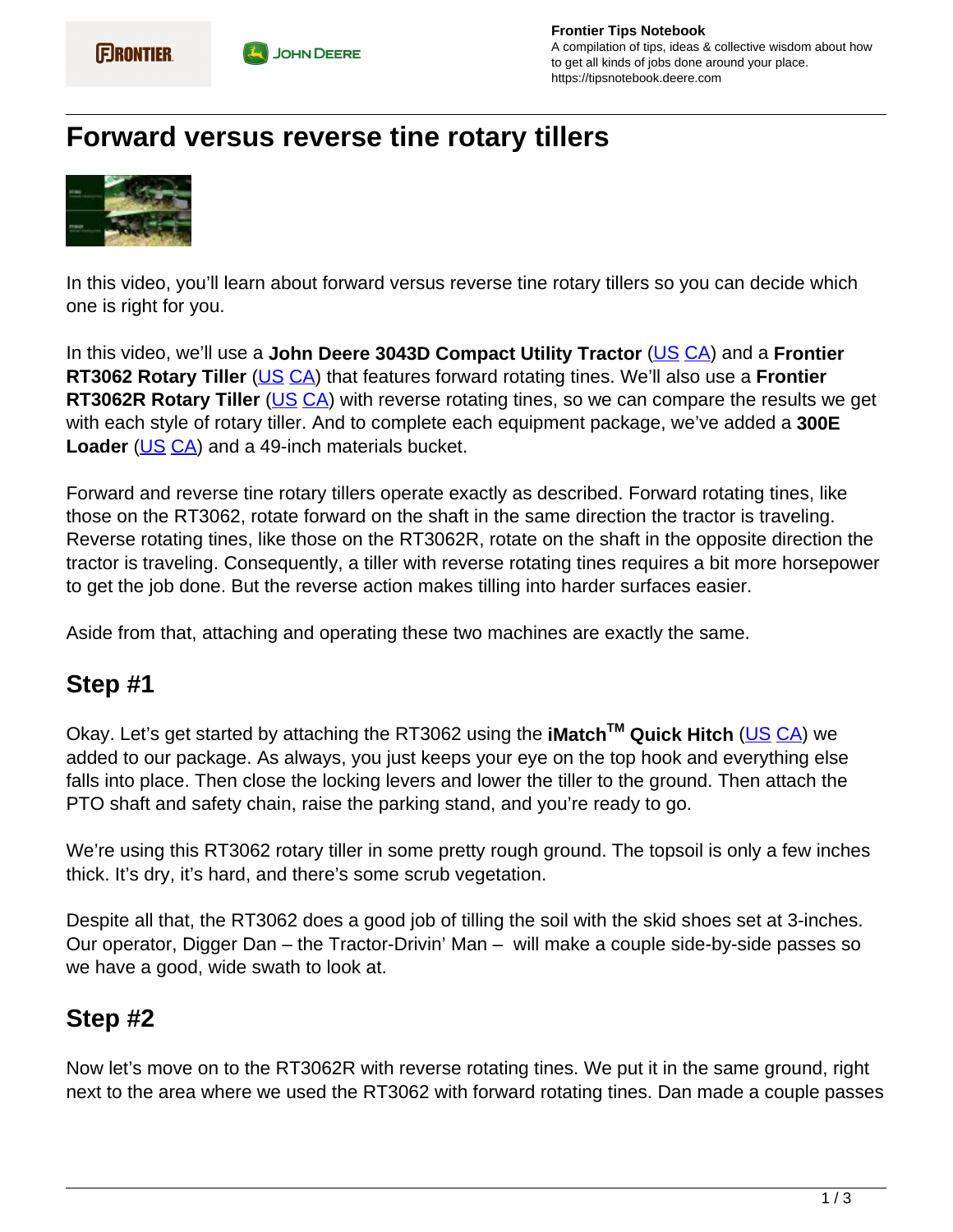

on the same ground with the skid shoes set at 3-inches so we can get a good, side-by-side comparison.

So take a look. Side-by-side, with the ground tilled by the RT3062 with forward rotating tines on the right. And the ground tilled by the RT3062R with reverse rotating tines on the left. And you can see the difference.

The ground tilled by the RT3062 has a little finer texture, but it only reached 2-inches in tillage depth with one pass.

The ground tilled by the RT3060R appears to have a rougher texture to it. But the tillage depth went all the way to 3-inches in one pass, which could account for the slightly rougher texture. We also note the rear forming tailgate was in the same position on both tillers. So the tailgate could be adjusted to keep the soil in the tiller longer for a finer finish.

So, forward versus reverse tine rotary tillers. Which style is right for you? It will depend on your soil profile, how you adjust the tiller's skid shoes and tailgate and to some degree, your tractor's horsepower. And don't forget, you'll probably go over your tilled ground multiple times to get the soil's texture just the way you want it.

Frontier has more than 400 implements and attachments that are available only from your John Deere dealer, the place to go for advice and equipment.

Always read the Operator's Manual before operating any piece of equipment and follow all operating and safety instructions.

And remember, for implements that help turn your tractor into the workhorse it was built to be, think Frontier and your John Deere dealer.

## **Helpful Links:**

Frontier Tillage Equipment (US CA)

John Deere Tractors (US CA)

John Deere Loaders (US CA)

John Deere iMatch<sup>™</sup> (US CA)

**Plow & Till A Vegetable Garden**